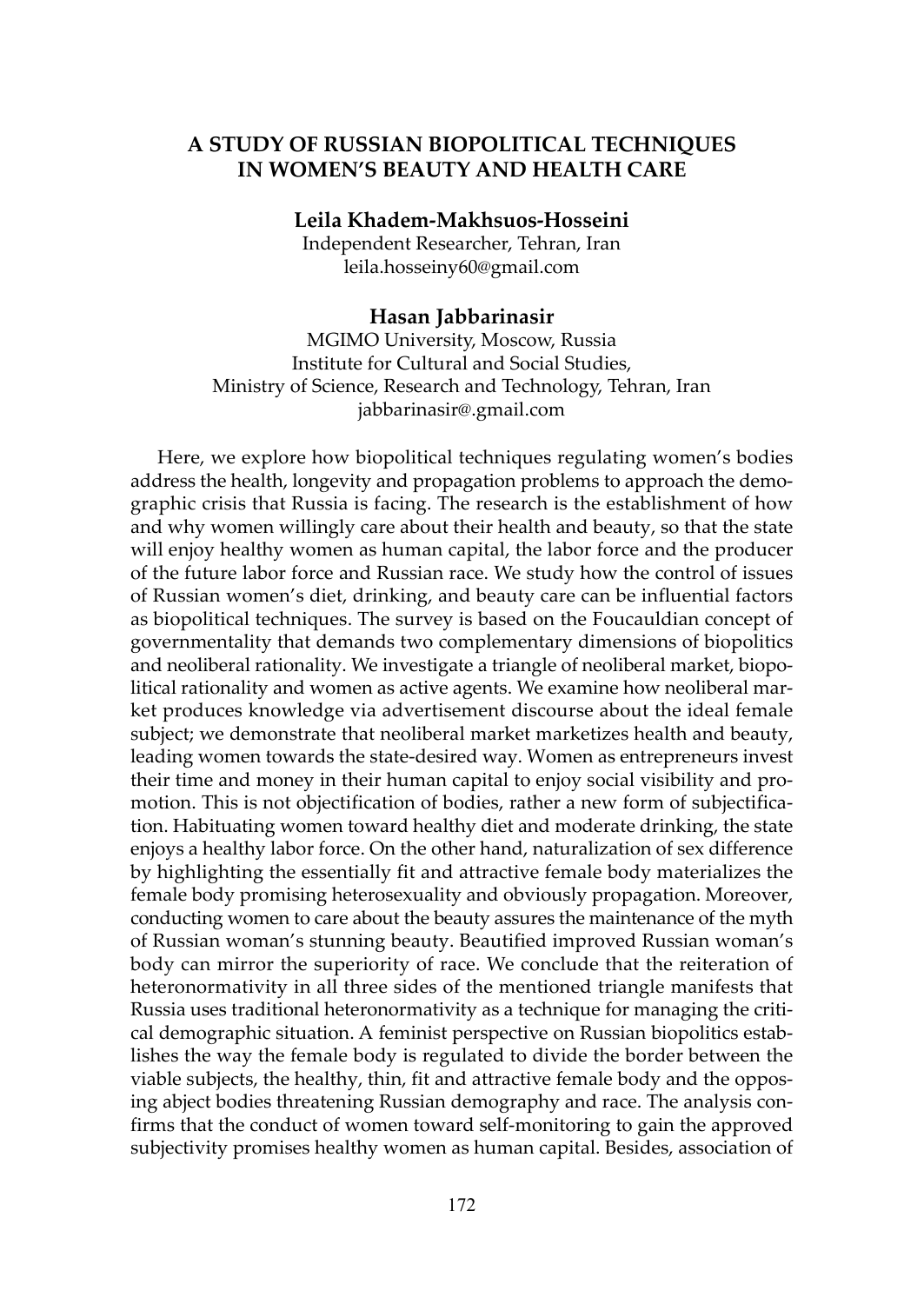peculiar features to the female body constructs a truth about the normal female body, driving women to quest the constructed truth, which is naturalized as an essential feature. Attribution of properties to the female body and idealization of its man-pleasing peculiarities highlight the sex difference and contribute to the circulation of heterosexuality, which is a way to manage demographic problems.

Keywords: biopolitics, neoliberal market, governmentality, entrepreneur, subjectivity, health and beauty care, diet, female body, heteronormativity.

# ИССЛЕДОВАНИЕ РОССИЙСКОЙ БИОПОЛИТИКИ В СФЕРЕ ЖЕНСКОЙ КРАСОТЫ И ЗАБОТЫ О ЗДОРОВЬЕ

#### Л. Хадем Махсус Хоссейни

Независимый исследователь, Тегеран, Иран leila.hosseiny60@gmail.com

### Х. Джаббаринасир

Московский государственный институт международных отношений, Россия Институт социальных и культурных исследований Министерства науки, исследований и технологий, Тегеран, Иран

jabbari@inno.mgimo.ru

Анализируется использование методов биополитики в сфере регулирования женского тела для решения проблем здоровья, долголетия и продолжения рода в целях преодоления демографического кризиса, с которым столкнулась Россия. Исследование направлено на установление причин и способов заботы женщин о здоровье и красоте для увеличения своего человеческого капитала в условиях, когда государство рассматривает здоровую женщину и как рабочую силу, и как производителя будущей рабочей силы и русской нации. Изучается, как контроль вопросов питания и ухода за телом российских женщин может выступать весомым фактором биополитических методов.

Исследование основано на концепции государственного управления Фуко, которая требует двух взаимодополняющих измерений – биополитики и неолиберальной рациональности. Мы исследуем треугольник: неолиберальный рынок – биополитическая рациональность – женщины как активные агенты.

Рассматривается, как неолиберальный рынок через рекламный дискурс об идеальной женщине демонстрирует преимущества здоровья и красоты и продвигает соответствующие продукты, ведя женщин по пути, в котором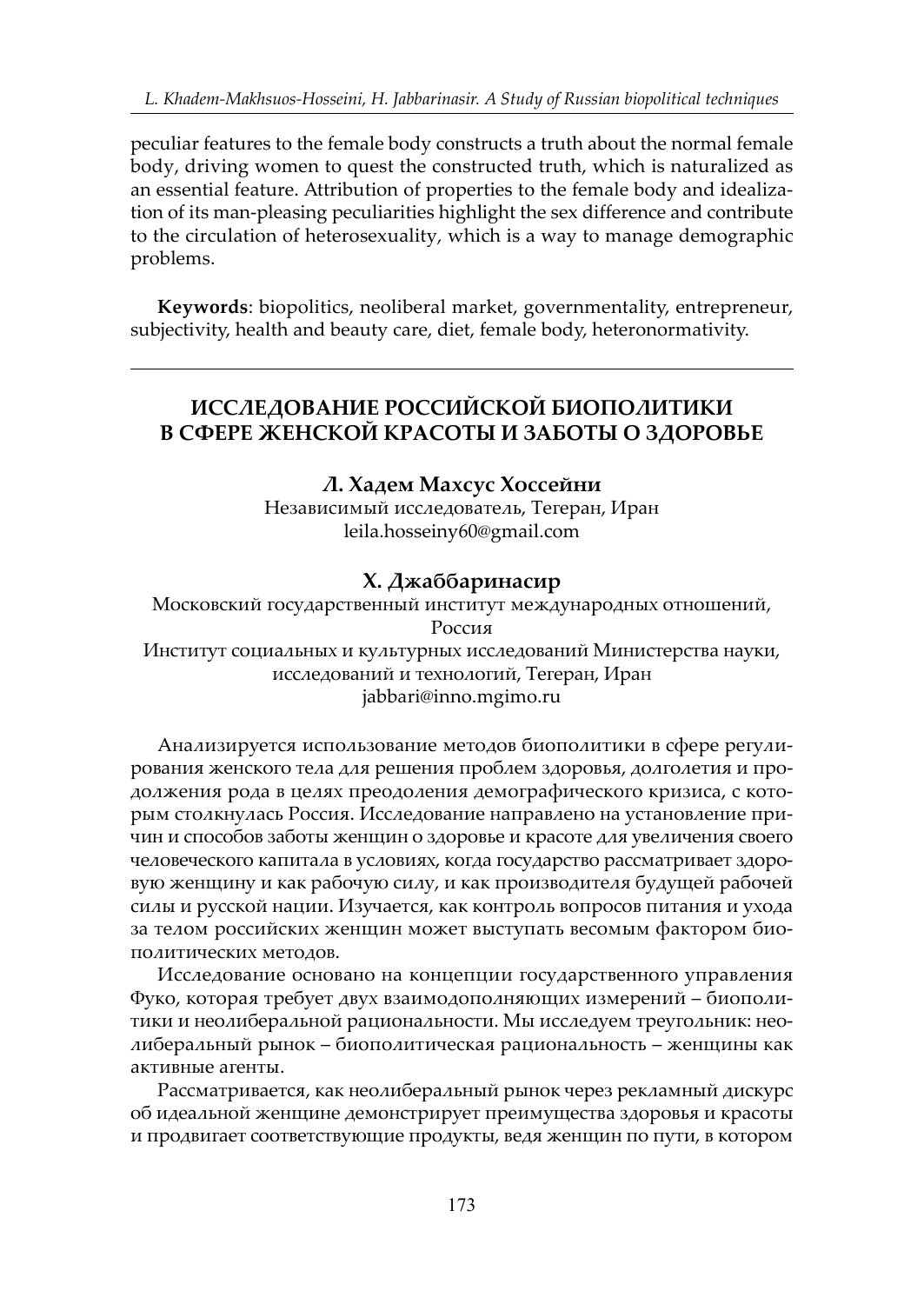заинтересовано государство. Женщины-предприниматели вкладывают время и деньги в свой человеческий капитал, чтобы быть заметными в обществе и достигать успехов в деятельности. Это не объективация тел, а, скорее, новая форма субъективации. С одной стороны, пропагандируя здоровое питание и умеренное употребление алкоголя, государство получает здоровую рабочую силу. С другой стороны, натурализация половых различий путем акцентирования внимания на привлекательном женском теле материализует женское тело, обещающее гетеросексуальность и продолжение рода. Более того, привлечение женщин к заботе о своей внешности обеспечивает поддержание мифа о потрясающей красоте русских женщин, «усовершенствованное» тело которых может отражать и расовое превосходство. Делается вывод, что присутствие гетеронормативности во всех трех сторонах упомянутого треугольника свидетельствует о том, что Россия обращается к традиционной гетеронормативности как к способу управления критической демографической ситуацией.

Феминистский взгляд на российскую биополитику определяет способ регулирования женского тела, противопоставляющий жизнеспособных субъектов, обладающих здоровым, стройным, подтянутым и привлекательным телом, и обладателей «жалких» тел, угрожающих российской демографии и нации. Доказано, что самоконтроль женщин с целью обретения одобренной государством субъектности способствует формированию здоровой женщины как человеческого капитала. Кроме того, ассоциация специфических черт с женским телом конструирует представления о нормальном женском теле, побуждая женщин добиваться некоторого идеала, натурализованного как существенная черта. Приписывание определенных свойств женскому телу и идеализация его особенностей, привлекательных для мужчин, подчеркивает половые различия и способствует распространению гетеросексуальности, что является способом решения демографических проблем.

Ключевые слова: биополитика, неолиберальный рынок, государственность, предприниматель, субъектность, забота о здоровье и красоте, диета, женское тело, гетеронормативность.

DOI 10.23951/2312-7899-2022-2-172-189

### Introduction

The research addresses Russian women's health and beauty care as driven by Russian biopolitics. Russian women's deep appreciation of fit, groomed, and beautified bodies has been eye-catching for us, as foreigners. Here, we survey the conduct of women's beauty and health care. The study is based on our understanding of Foucauldian biopolitics.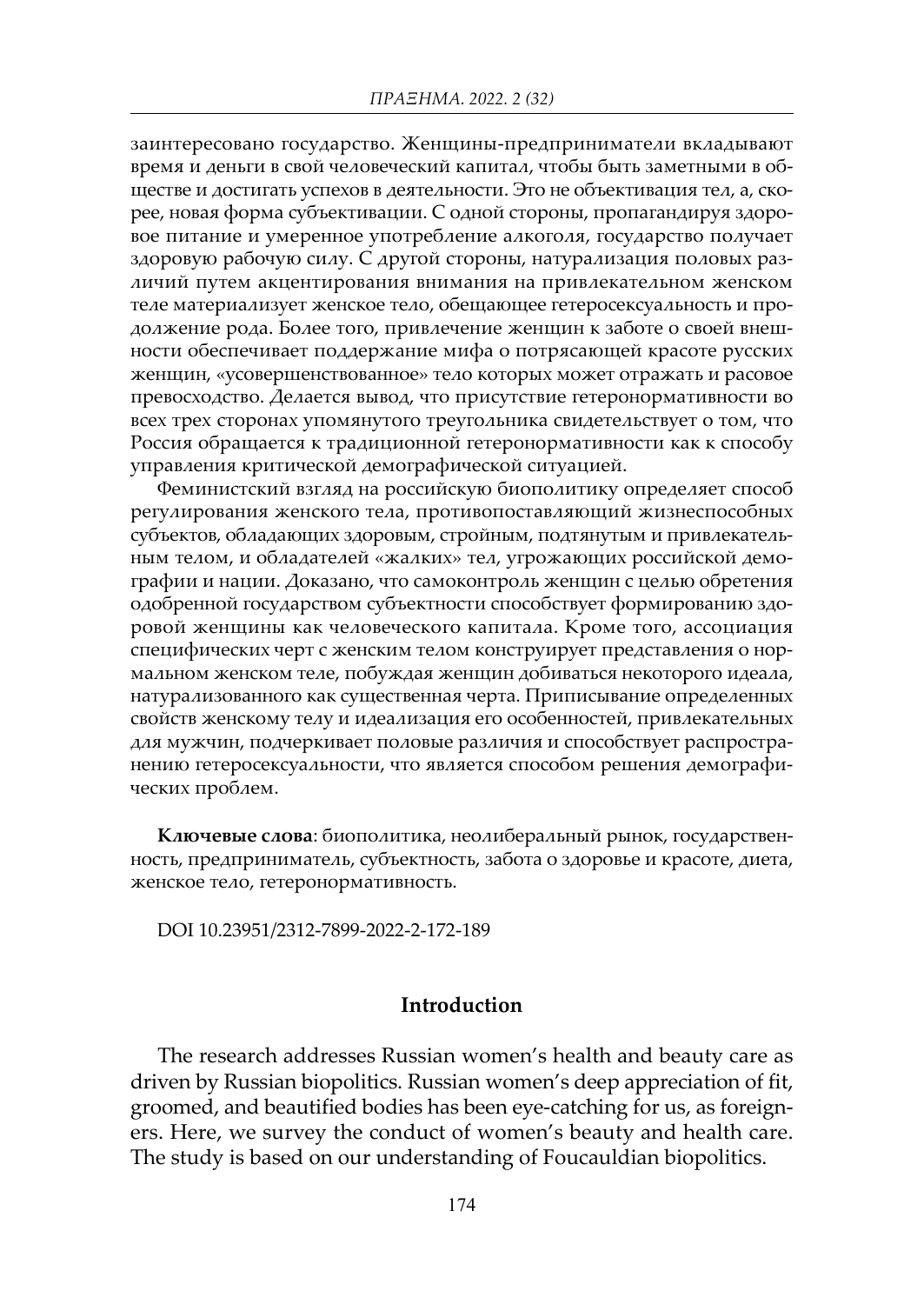Foucauldian biopolitics is a political rationality that targets the lives of human species to maximize life processes. Biopolitics as a technique of biopower functions through "the regulatory control and series of interventions deployed in order to supervise the mechanics of life: propagation, births and mortality, the level of health, life expectancy, and longevity" [Foucault 1978, 139].

Biopolitics is situated in the general frame of neoliberalism. Biopolitical rationality and neoliberal rationality are two complimentary dimensions of governmentality. Governmentality is governing and encouraging people's behavior through governed people's own willing participation rather than through force or discipline. Individuals are encouraged to self-governing towards the state-desired conducts.

Neoliberalism promotes individualism, competition, entrepreneurship, belief in human beings as capital, as well as the centrality of market with limited state's interference. Biopolitical rationality, on the other hand, endorses self-care, responsibility, and risk taking. Neoliberal freedom of circulations requires a security that plans a milieu where circulations can occur. It can be controlled by biopolitical regularization of population.

The research demonstrates how neoliberal market, providing diversity of choices, fosters individuality and competition among women who, like entrepreneurs, invest in their human capitals. On the other hand, it explores how the regulatory power of biopolitics regulates this freedom of movement through defining the borders of normal viable subjects who must live versus threatening abject bodies. Therefore, the responsiblized population willingly auto-govern themselves.

Russian biopolitics has been the object of some studies. However, they are generally concerned with state-driven policies on the regulation of a human body. Our survey, on the contrary, mainly brings to light the role of market as the site of the verdiction of the truth. Furthermore, the question of Russian women as the subject matter has innovatively added a tone of a gendered perspective to the study. Likewise, the study of responsible entrepreneur subjects in a neoliberal society gives more novelty to the present study.

Though there are contradictory accounts on considering Russia as a neoliberal society, mainly because of its oil-centered economy, it is also agreed that Russia now joined the global neoliberal market economy, "preserving many of the institutional features that are the product of its unique geography and historical heritage" [Nesvetailova 2005, 238–254]. The research proves the prominence of Russian market on biopolitical regularization of women's body.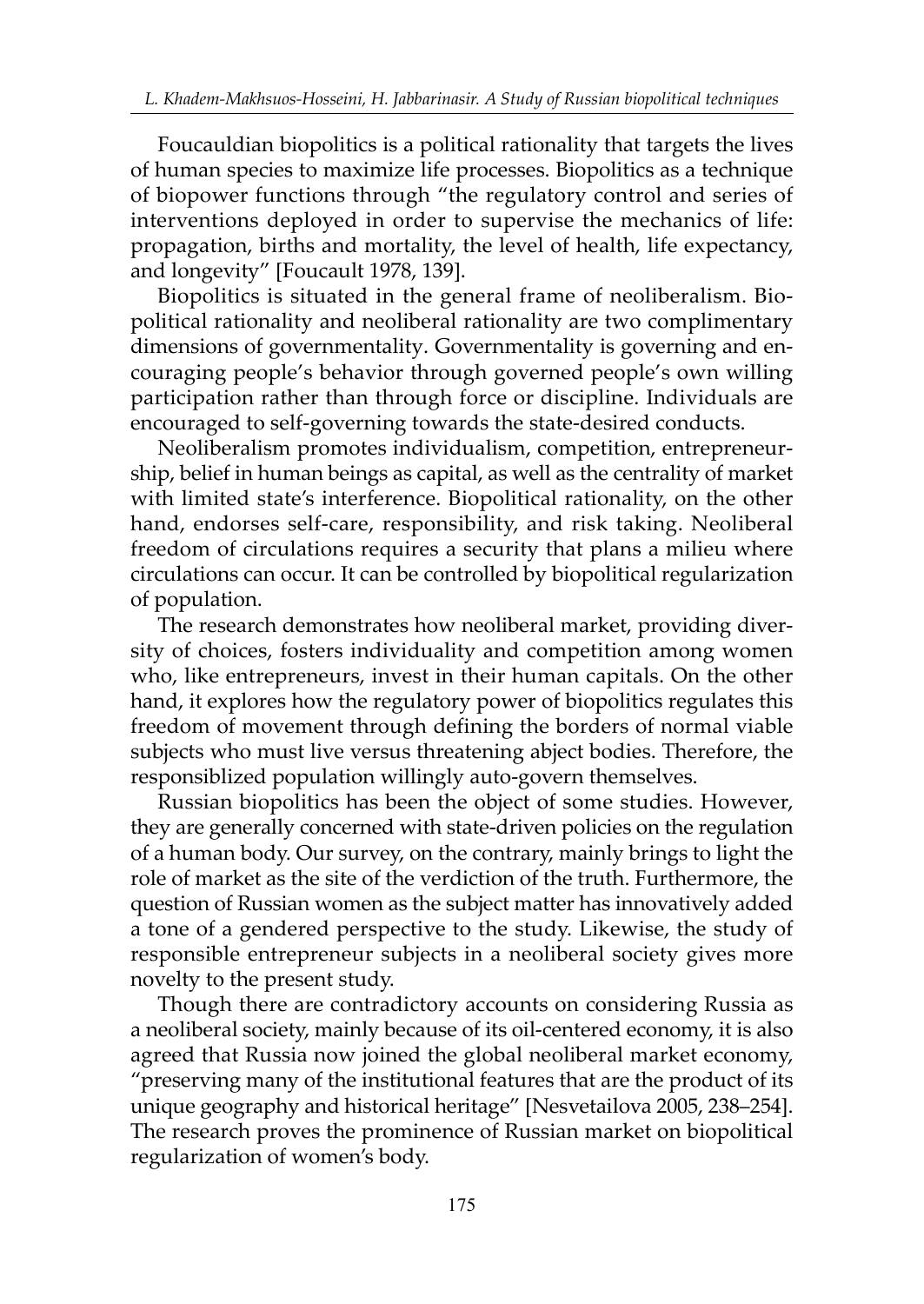#### Health care of Russian women

Power over life, according to Foucault, started during the 17th century as "anatomo-politics of the human body" [Foucault 1978, 139], which is the disciplinary power. It produces "docile bodies", who internalize the norms of the institutions. However, "what might be called a society's 'threshold of modernity' has been reached when the life of the species is wagered on its own political strategies" [Foucault 1978, 143]. While disciplinary power focuses on individual bodies, regulatory power, biopolitics, targets the population, the "species of bodies". It aims to increase the life "quality", and "racial hygiene", assuring healthy population, longevity, and propagation of race. This entry of life to politics is a new form of racism distinguishing "what must live and what must die" [Foucault 2004, 254]. For Foucault, state racism is "racism that society will direct against itself, against its own elements and its own products. This is the internal racism of permanent purification, and it will become one of the basic dimensions of social normalization" [Foucault 2004, 62]. The integral part of governing a population is inclusion of certain bodies that matter and exclusion of the others. Through regulation of bodies as, "imbued with the mechanics of life", the state can control "propagation, births and mortality, the level of health, life expectancy and longevity" [Foucault 1778, 139]. The dominant discourse produced by relations of power constitutes the knowledge about the normal and healthy body. To enjoy a normal subjectivity, individuals regulate and use their bodies according to the standards. Foucault writes, "[P]ower produces, it produces reality ... the individual and the knowledge that may be gained of him belong to this production" [Foucault 1991, 194]. The produced bodies are the human capital of the state, the bodies that matter and the bodies counted as the race of the state.

Materialized bodies are also once politicized power relations "invest it [the body], mark it, train it, torture it, force it to carry out tasks, to perform ceremonies, to emit signs" [Foucault 1995, 25]. This goal is not achieved through "violence", rather through directing the population to "conduct their conduct". This technique of governing is governmentality. The word "governmentality", coined by Foucault, is the combination of governance and rationality, meaning that people to be governed must be defined and categorized. Biopolitics, through "dividing practices", which are the scientific way of categorizing the population, classifies the individuals so that they can be governed. Dividing practice as the first mode of objectification of the subject, unconsciously naturalizing the standards of normal body, labels people as normal or abject subjects.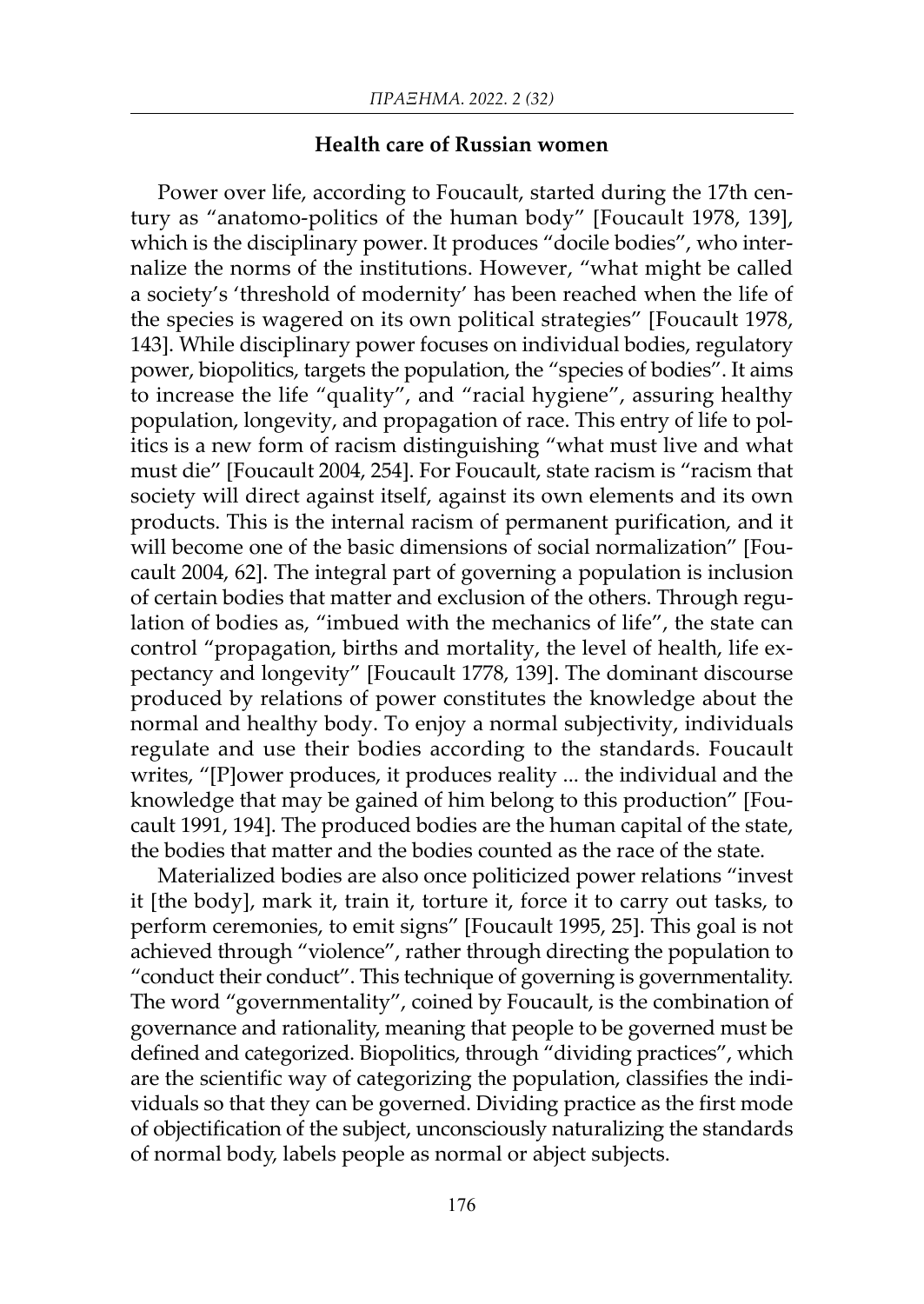Biopolitical ends have been supported by neoliberal rationality to "improve the productivity of labor, the health of the population, and so on" [Jakob & Sven-Olov 2013, 63]. In a neoliberal society, restriction of state intervention allows the free and natural circulation of people and commodities. In Foucault's words, freedom is "the possibility of movement, change of place, and process of circulation of both people and things" [Foucault 2007, 48–49]. Therefore, political economy enjoys the centrality directing the way the population is "conducting their conduct".

Here, we study how and why Russian market naturalizes a standard norm of health and beauty attributing them to the normal female body as accepted subjectivity vs the abject body. We will study how the control of population's (here women's) diet, drinking, and beauty care, are addressing demographic problems.

Russians' diet, along with other aspects of their lives refashioned after the collapse of the USSR when the Russian market opened up to foreign manufacturers offering previously unavailable products, storebought and fast foods. However, today, the situation is changing: the global trend of switching to a healthy lifestyle is increasing its influence on consumer behavior. 67 % of Russians actively monitor their diet in order to prevent various diseases [Loktev 2017]. Russian marketplaces have recorded an explosive growth in healthy food demand, which in 2020 tripled compared to 2019 [Vlasova 2020].

Considering the high rate of unhealthy food commercials [Kontsevaya et al. 2020, 1868–1876], there sounds no direct association between advertisements and the prevailing trend of healthy diet. However, the marketing discourse of commercials depicts a homogenous ideal of a thin fit body as a feminine ideal. It produces the knowledge about a healthy and sexy female body to construct women's body image leading them toward self-monitoring.

On the other hand, the mushrooming growth of the variety of healthy organic food's availability, sugar free snacks, super foods, plant based foods, dairy substitutes and gluten free products in Russian market influences the consumer needs. Unlimited choices mediated by free market provide the consumer the route to their desired healthy fit body. Commercialized health care instills in people's mind the desire to have an access to health care so the consumers compete to get the materials that provide them the access to health and accordingly the accepted body. About 70 % of Russians declare their readiness to pay more for healthy products [Loktev 2017].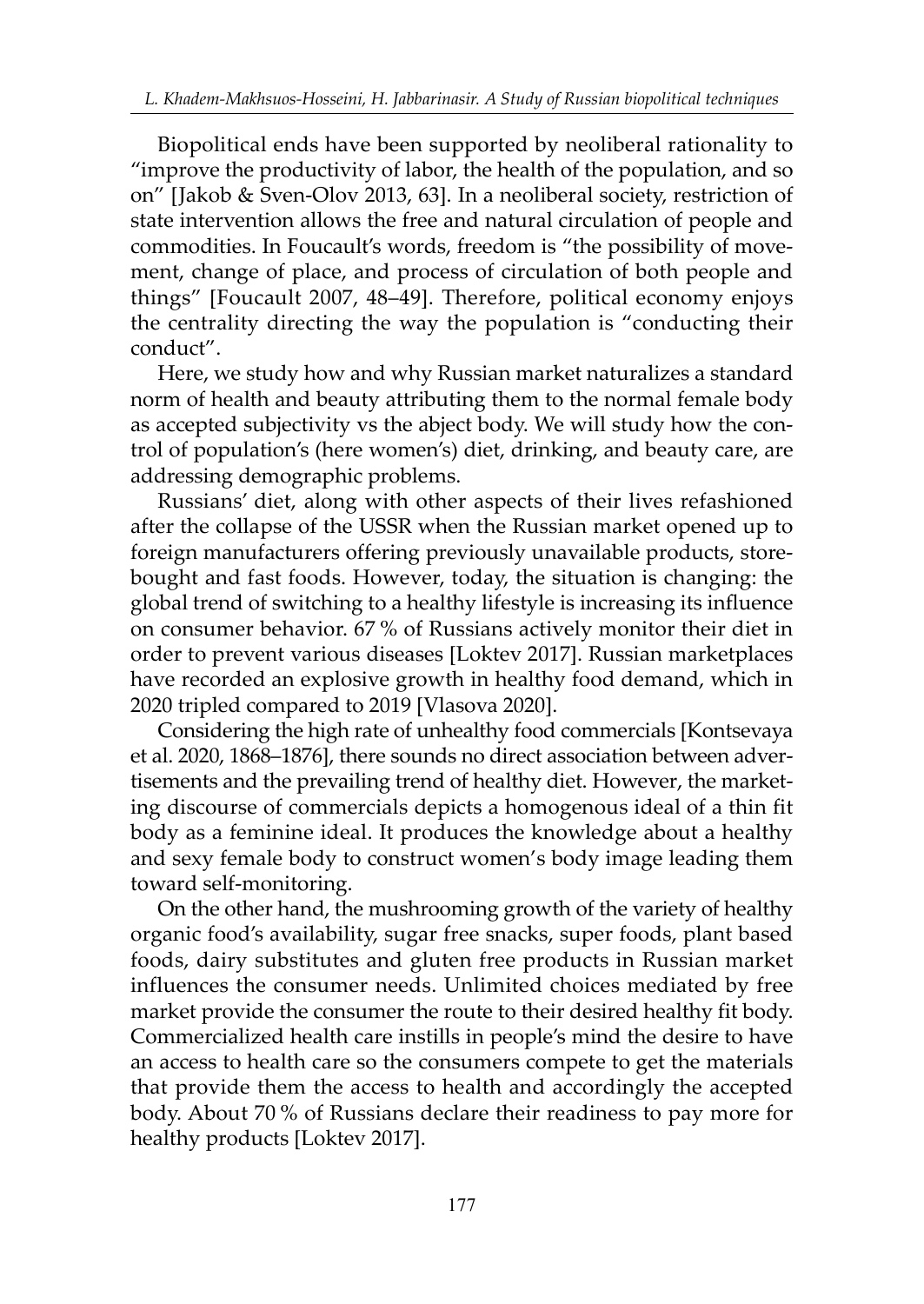Investment in a healthy diet promises a healthy body, which is the normal body through which people gain accepted subjectivity. Dean maintains, "Consumption provides the terrain within which my identity, my lifestyle can be constructed, purchased and made over" [Dean 2009, 67]. The consumers, here women, through their choice of a healthy diet are identified as self-caring, rational, active, responsible entrepreneurs against the passive not-self-caring ones. The discourses of neoliberal governmentality "figure and produce citizens as individual entrepreneurs and consumers whose moral autonomy is measured by their capacity for 'self-care' – their ability to provide for their own needs and service their own ambitions" [Brown 2006, 690–714]. Women control their diet and prevent overeating not simply as docile bodies, rather as free agents who assume responsibilities and enjoy the exercise of freedom.

As free agents who choose from the variety of lifestyle alternatives, women become auto-regularized subjects knowing that a sick or a healthy body is the consequence of their personal choice. Enterprising subjects are compelled to take responsibility for managing the risk of their choices, therefore their healthy lifestyle choice benefits the state to enjoy healthy human capital, in this case thin and fit Russian women.

Responsiblization is encouraging individuals to self-management. The state establishes boundaries for such self-managements so that it "underscores the duty of the prudent and rational citizen to avoid becoming a burden on others" [Brown & Baker 2013, 19]. While in the pastoral model of governing, the shepherd is responsible for each and all flock [Foucault 2007, 171], neoliberal governmentality "transfers responsibility to individuals" [Lemke 2004, 13–26]. The state, however, is not deresponsibilized when individuals are in charge of their health. The state must "propagate risk knowledge with the aim of increasing individual capacity for what the state deems as responsible free choice" [Brown & Baker 2013, 20], such as the obligation of legible food labeling. In 2018, a voluntary color labeling of food products, called "Traffic Light", began to operate in Russia. Depending on the sugar, salt, fat and caloric content of the food, a red, yellow, or green precautionary label is applied to the package. It informs the consumer what they are eating [Kunle 2018]. Development of a healthy food concept [Gavrilova, Bessonova, Smirnova 2015, 405–406] is another example of the steps taken by the state to direct Russians toward a healthy diet. In Russia, the state pays considerable attention to the formation of a healthy lifestyle, increasing the responsibility of citizens for their health. In accordance with the Presidential Decree On National Goals and Strategic Objectives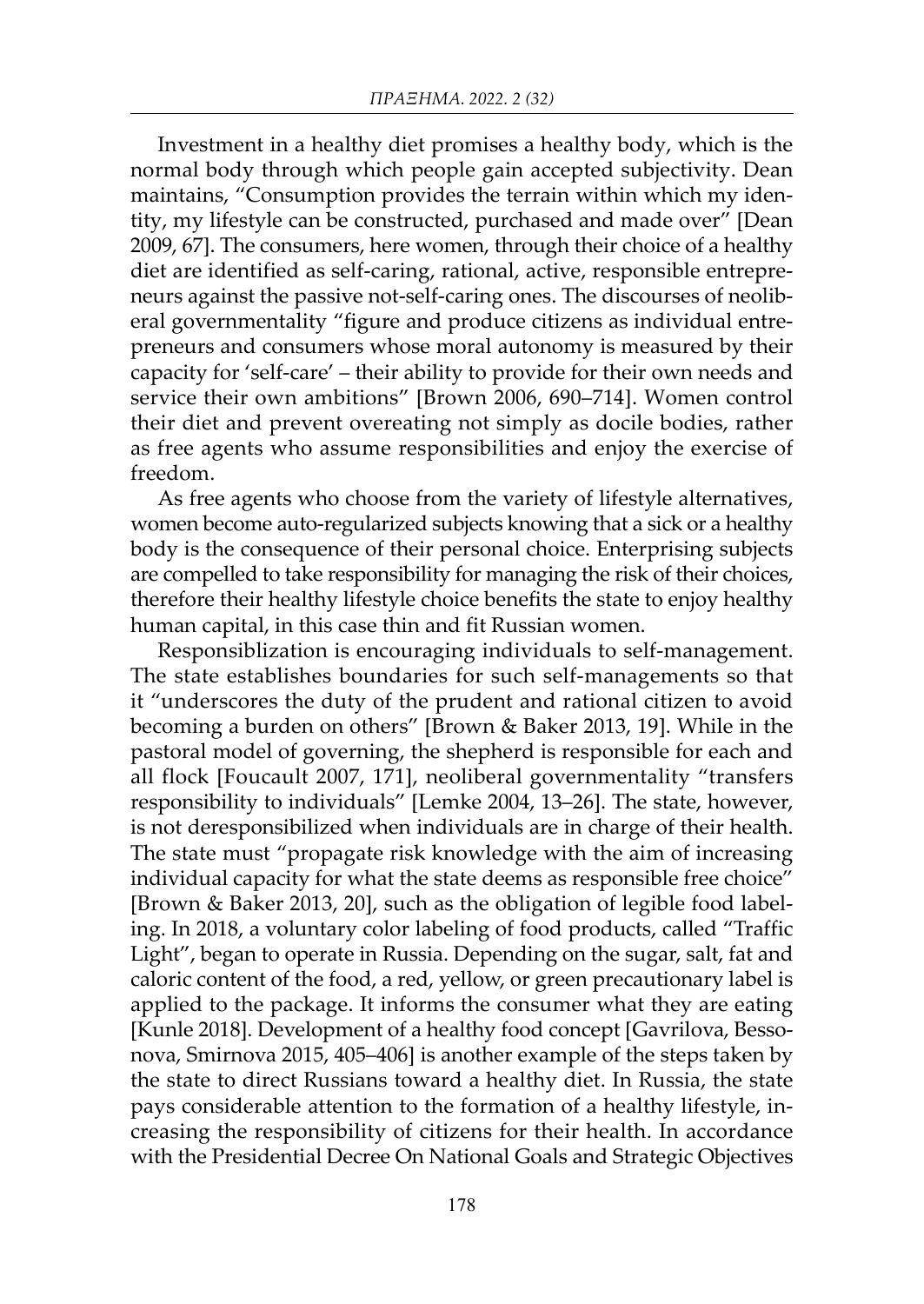for the Development of the Russian Federation for the Period up to 2024, in May 2018, they established the program of formation of a system of motivating citizens to a healthy lifestyle, including healthy eating and rejection of unhealthy habits [Grigorieva & Chubarova 2020, 112–124].

Conducting women to control their obesity can be seen as a technique of biopolitics to prevent most common diseases related to obesity, such as high risk of infertility, high cholesterol, diabetes, etc. Knowledge produced by dominant discourses such as advertisements about healthy body, along with availability of unlimited healthy lifestyle choices in free market direct women to conduct their conduct in a state-desired way so that the state can benefit from a healthy race and a labor force who rarely need to use state health insurance.

Drinking is another issue to be considered in the study of health care. Drinking norms in Russia are gendered, reflecting the image of traditional gender stereotypes. Hard liquor consumption, which is historically rooted in Soviet culture of working men's socialization with colleagues, constitutes a male identity as the breadwinner [Minagawa 2011, 1–27]. Nevertheless, women, identified with their caring and nurturing roles, are disdained as immoral, loose and sexually approachable if drunk [Bobrova et al., 2010, 573–580]. Immoderate drinking that restrains them from family responsibilities is a deviation of gender norms, while to have the subjectivity of an accepted woman they can enjoy a moderate amount of wine or beer. Russian women drink non-hard liquor in lesser amounts than men do [Cockerham 2012, 943–957].

There are some cases that Russian alcohol market in alignment with traditional gender norms produces gendered liquors, which can be regarded as reiteration of heteronormativity. Vodka free and low-calorie Smirnoff drink for women in girlish packaging is a feminized beverage. VladBeer, a beer proper for female characteristic, Dolce Iris Rosso, a women's beer, are other examples of non-hard liquors especially for women. On the contrary, Damskaya Vodka especially for women in elegant bottles has aroused anger among medical and religious authorities, who believe that hard liquor for women not only threatens the health of their own bodies, but also threatens the entire future of the population of the country<sup>1</sup>. While the production of vodka for women indicates the gradual subversion of vodka's masculinization, the gendered drinking patterns still survive.

<sup>1</sup> See: Priest Alexy Moroz: "This is an advertisement of poison." Russkaya Narodnaya Liniya, Information and Analytical Service. 18 August 2008. https://ruskline.ru/news\_rl/2008/03/18/ierej\_ aleksij\_moroz\_to\_reklama\_yada/ (In Russian).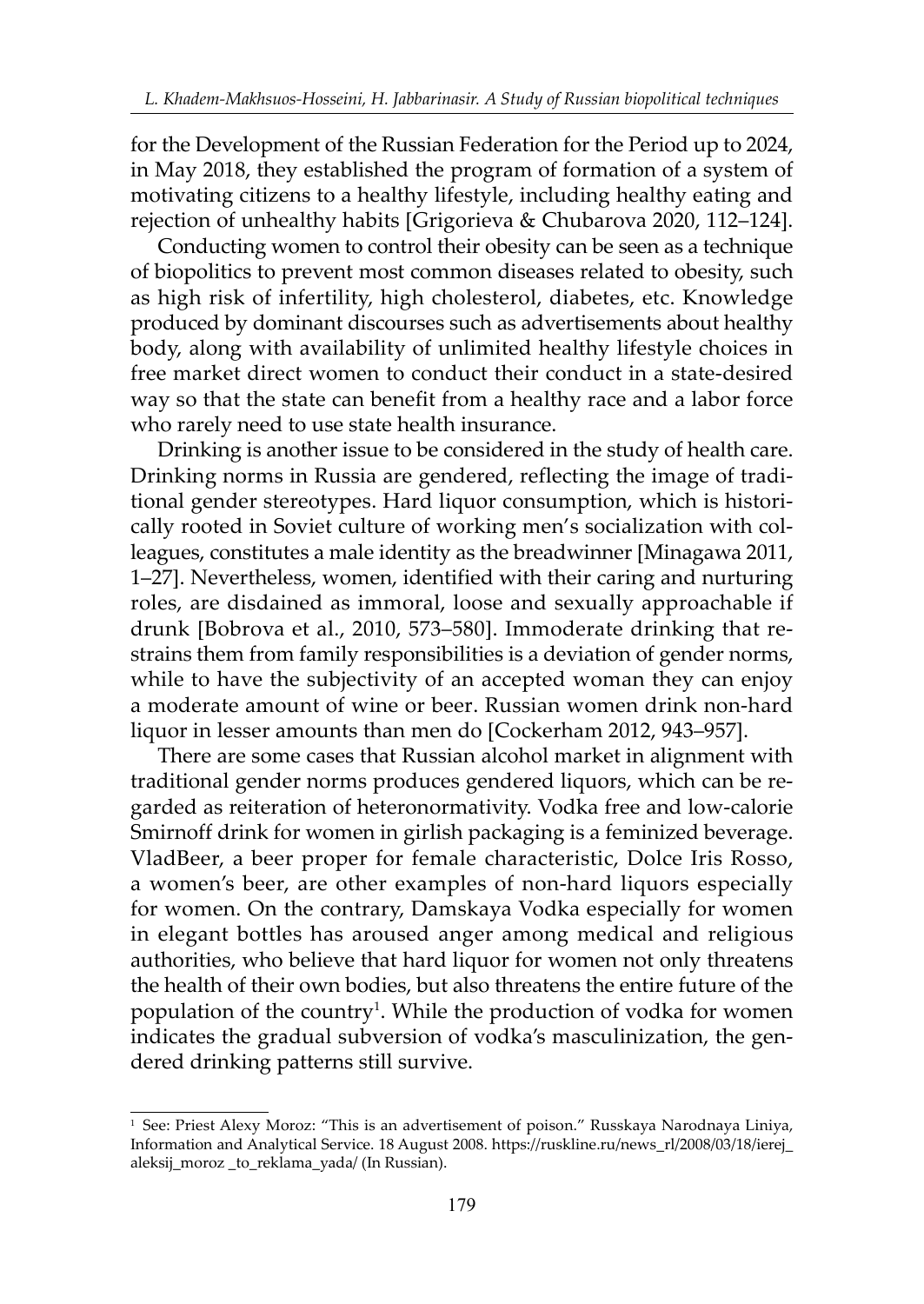The increasing premature mortality, mainly among men, associated with alcohol consumption has been a threatening demographic crisis in Russia [Kuznetsova 2020, 75–95]. The growth of the alcohol market from 1991 to 2005 was unprecedented increasing from 7 liters to 12.3 per capita annually, when measures were taken to leash it. [Danilova et al. 2020, 790–796]. In March 2005, a law was passed on limitations of the retail sale and consumption of beer and beverages [Nemtsov 2012, 366].

There sounds a kind of a paradox between the state's ultimate objective of pursuing population's health and individuals' free access to alcohol as a risk factor of some diseases and even mortality. Considering neoliberal rationality, we can claim that, in case of alcohol, or any other unhealthy products, it is neither the state nor the market that is responsible for the effects; rather, the individual, as the rational agent choosing rationally, is in charge of it. The state must establish policies to increase people's responsibility to conduct them toward auto-regulation. Today, throughout the world, including in Russia, excessive, immoderate drinking is opposed to the accepted norm of moderate, responsible drinking. An individual being a product of a discourse that deems responsible drinking to gain viability chooses moderation. Unlike the free access, the individual has learnt that since she is freely choosing, she is in charge of the outcomes; therefore, the auto-monitoring subject is conducted toward a rational choice, which is the norm of responsible drinking. Responsible subjects benefit the state to control the demographic crisis associated with excessive alcohol consumption.

It is biopolitics techniques that conduct people toward moderate and responsible drinking, not as obliged but willing subjects, who, unlike free access, conduct their pleasures toward the state-proven way.

#### Beauty care of Russian women

Here, we survey how regularization of Russian women's bodies based on beauty standards can be regarded as a technique of biopolitics.

Feminine beauty has been an essential feature of the Russian woman's identity. Unlike the Soviet-enforced model of a woman as a defeminized carer and matriarch" [Cvajner 2019, 230], feminine beauty was still important to Soviet women, for whom performing beauty care would identify them as the accepted female gender [Porteous 2018, 413–428]. However, due to a limited access to beauty products and the centrality of family care and occupation, self-care was overlooked.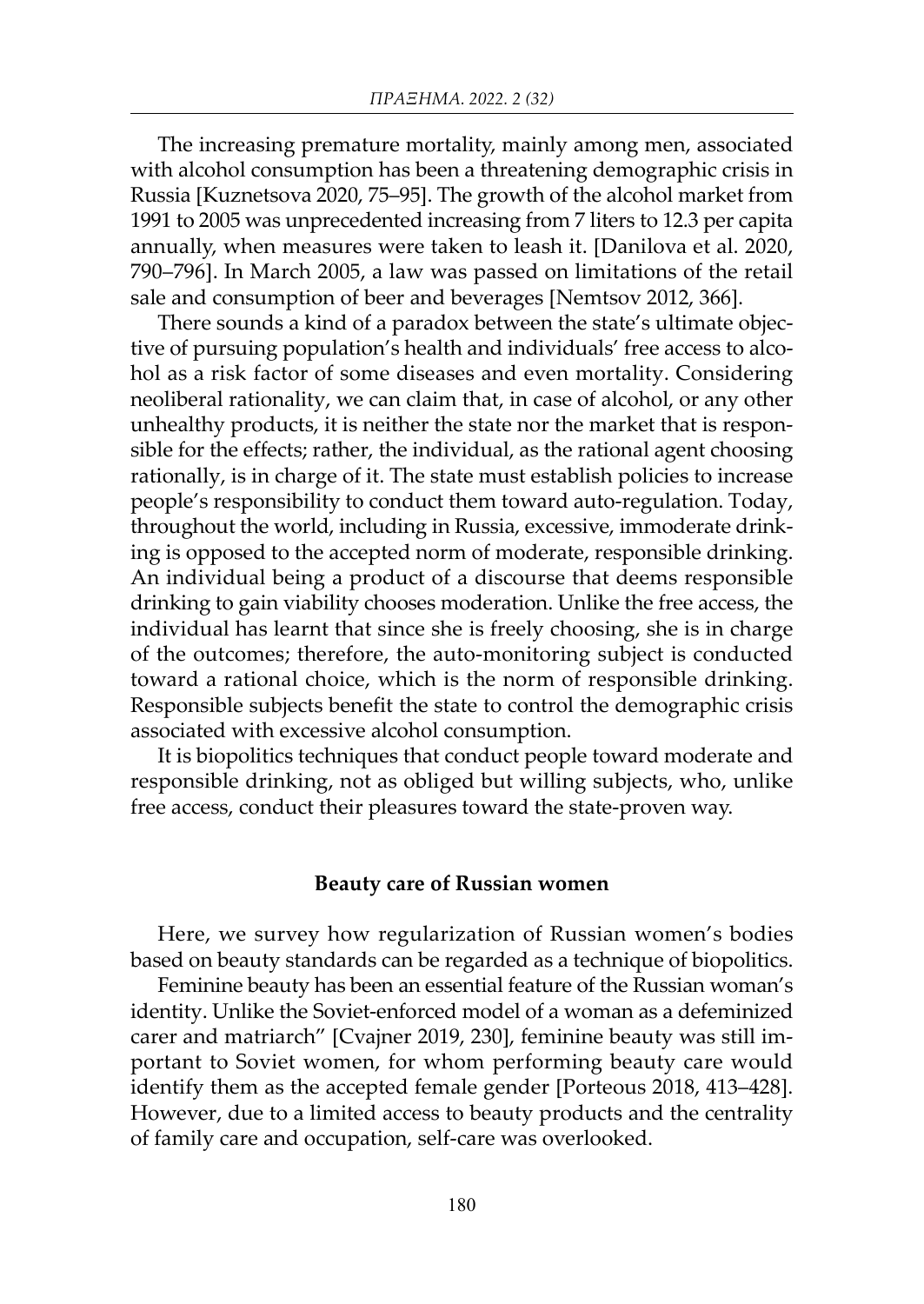After the collapse of the USSR, the Russian beauty myth flourished with the overflow of beauty care products in the market. The torrent of beauty products in Russia was nearly coincident with global market's shift to a sexual depiction of female body, expressing pleasure, empowerment and self-care, rather than passivity or oppression [Gill 2009, 93–110].

To reinforce heteronormative stereotypes, Russian advertisements depict women essentially appealing, along with other innate features ascribed to women such as relying on men, "deficient in knowledge and fearful. They stress that beauty is an attribute that is essential for women" [Konstantinovskaia 2020, 55–56]. Advertisement models demonstrate perfect man-pleasing female bodies who have made up a possible imperfection with a special product. In Russian advertisements "women look like top models: their faces are stunningly beautiful and bodies are perfect and thin; their postures and movements are often sexually provocative. They are portrayed as sexually desirable". [Proshina & Ustinova 2019, 206]. An idealized female body is depicted as charming, luxurious, flawless, well groomed, brilliant, excellent, free and cheerful. In most of the advertisements, women gaining perfection win acceptability from men because the ideal woman is the conqueror of men's hearts [Keyzik 2015, 169–171].

Beauty care, mainly associated with female body, stresses gender division and heteronormativity. It is assessed that, Russian women more than men invest in their beauty regarding it as a product of exchange to increase their supply power to win a relationship and future family [Dana & Regina 2020, 494–502]. Attribution of especial features to women as their essential nature sustains heteronormativity. Heteronormative regularization of bodies and thereby heterosexuality can be regarded as a technique of Russian biopolitics to deal with its demographic crisis.

The constructed truth about female beauty naturalizes attractiveness as the essential norm of a feminine body, while the deviant body has to be corrected to gain acceptable subjectivity. Beauty care, to put it in Derrida's words, is the signifier of femininity, or, in Butler's words, it can be regarded as a gender performance. Women as products of a discourse that values the female erotic body reiterate the norms of the discourse reassuring the sustainability of the discourse that promulgates heteronormativity. Long acknowledges, "Neoliberal processes have been wrought on the body, and have formed an effective oppression against 'deviant' bodies that do not, or cannot, maintain the idealized, heterosexual and able-bodied, neoliberal figure" [Long 2018, 78–93]. Neoliberal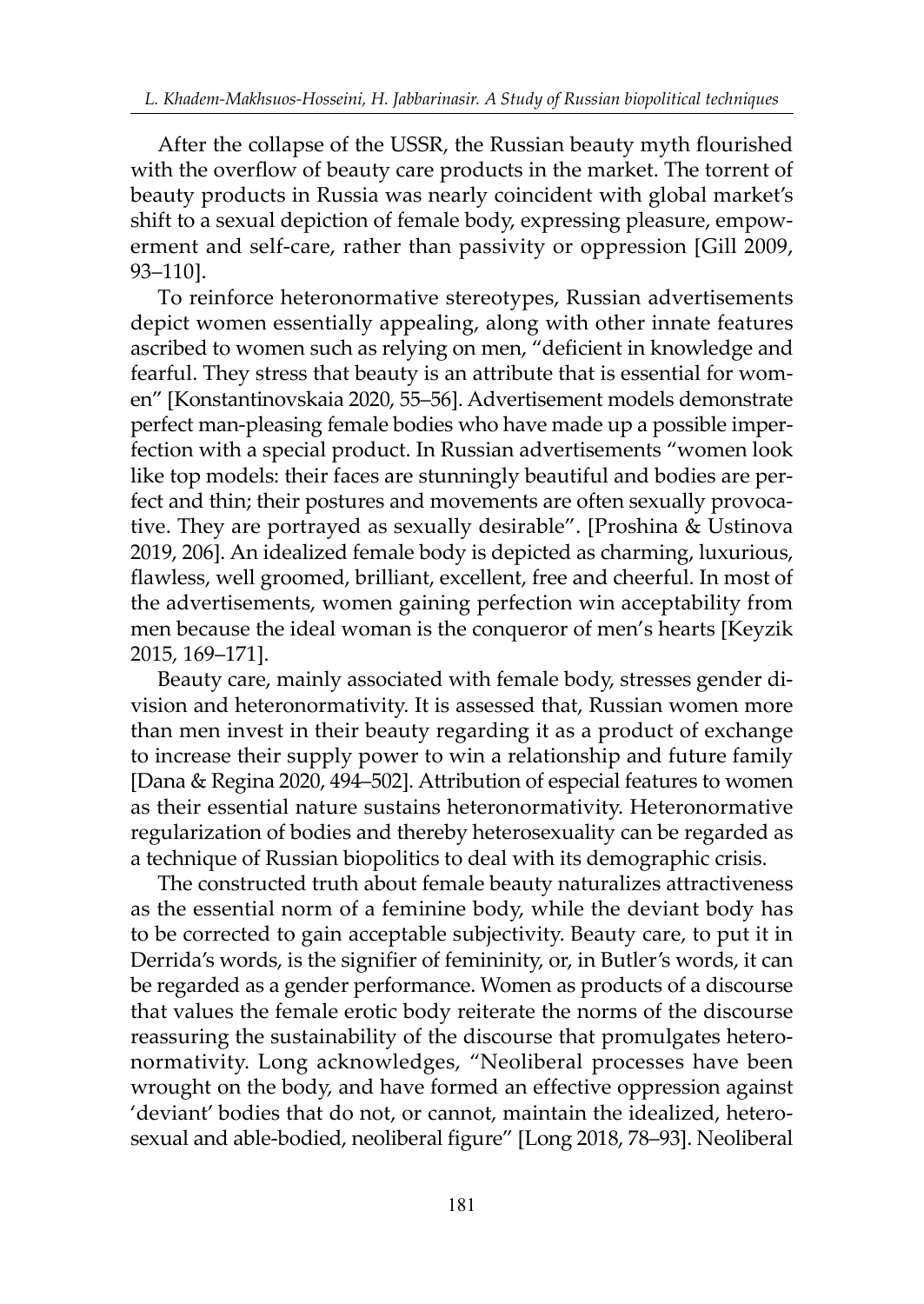market valorizes individuality, empowerment, social and economic success, which all can be achieved by women's self-care and regularization of body. An ideal neoliberal enterprising subject is not only "an employee or student, but also simultaneously a product to be sold, a walking advertisement, a manager of [their] résumé, a biographer of [their] rationales, and an entrepreneur of [their] possibilities [...] provisionally buying the person [they] must soon become" [Mirowski 2013, 108].

Russian women, imbued with an aspiration to standard beauty, encountering the diversity of beauty products in the free market, participate in the consumer culture. Today, cosmetic use [Sinyavskaya 2019– 2020, 10–12], and tendency to aesthetic surgery [Kochubey 2019, 78–80] are growing among Russian women. According to an ISIPS international survey, Russian women occupy the global 4th rank of breast augmentation, liposuction, abdominoplasty, and the global 5th rank of rhinoplasty and eyelid surgery $^2$ .

As an enterprising subject, a woman consumes beauty products, investing her time and money on her human capital to gain the body image that satisfies her. Foucault writes, "The man of consumption, insofar as he consumes, is a producer... He produces his own satisfaction. We should think of consumption as an enterprise activity by which the individual, precisely on the basis of the capital he has at his disposal, will produce something that will be his own satisfaction" [Foucault, Davidson, & Burchell 2008, 226]. Women, through investing in their human capital, are gaining the accepted female subjectivity as well as social and economic success. According to recent researches, for Russian women, an ideal physical beauty is a pathway toward social achievements. Feminine beauty and an ideal appearance are valued in professional arenas as a capital. Therefore, women invest in their physical appearance as a human resource to achieve their social and economic ambitions. In Russian advertisements, a groomed, ideal body is a socially active woman, not a passive victim of family care [Ustinova 2019, 404–416]. The individualistic self-caring ideals of a female entrepreneur who concerns about self-care is empowered by her body regularization, compensating the passive nurturing self they used to suffer from. Hofmann elaborates how women using their bodies invest and enhance their erotic capital as corporeal entrepreneurs to overcome their socioeconomic marginalization [Hofmann 2010, 233–256].

<sup>2</sup> See: International Society of Aesthetic Plastic Surgery. ISAPS Global Statistics. https://www.isaps. org/wp-content/uploads/2020/12/Global-Survey-2019.pdf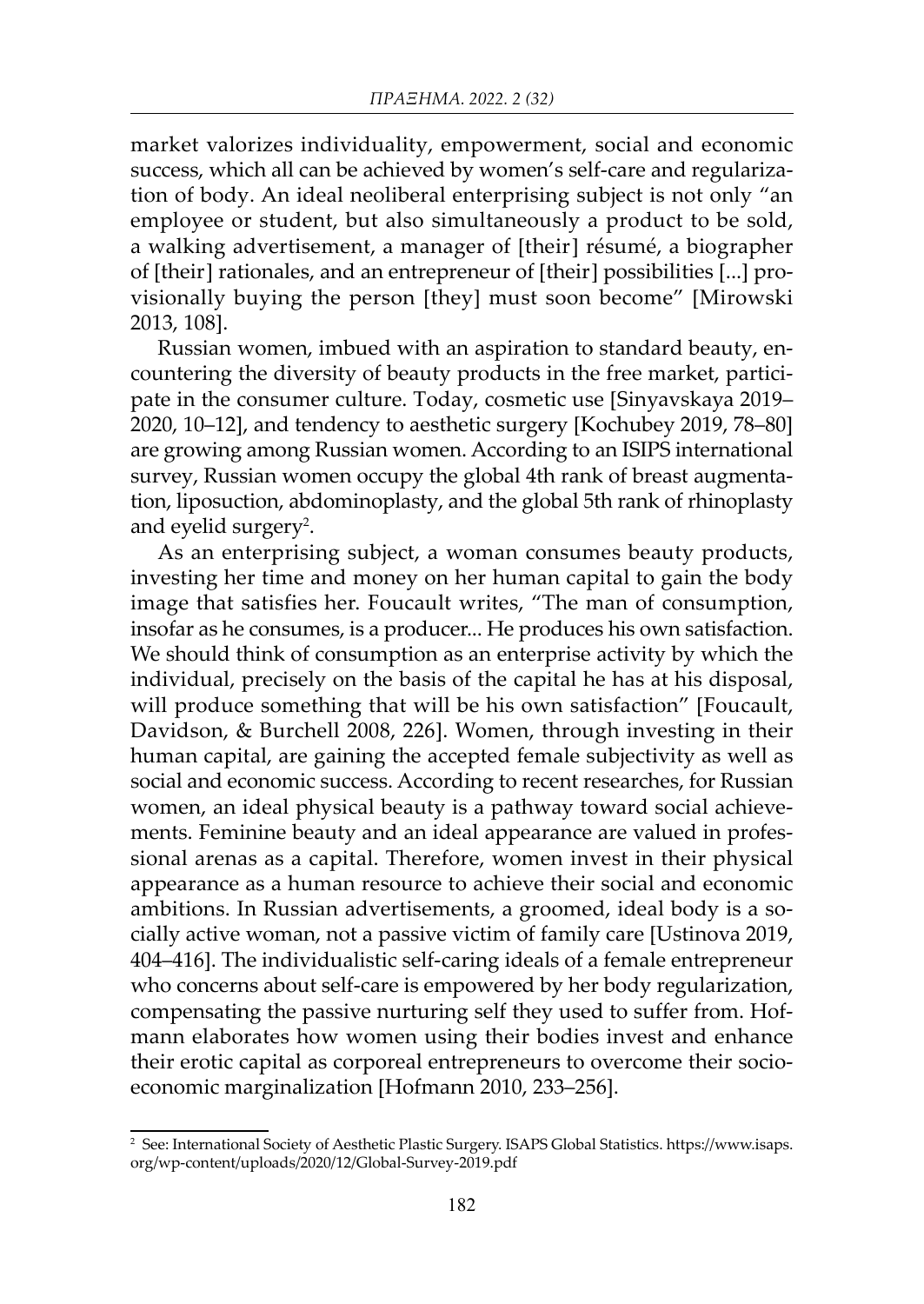Women as free agents choosing in the free market the way that they can invest in their human capital feel responsibility over their own project of body regularization. Davidenko upholds that Russian women make free choices to subject themselves to body regularizations. If they cannot match current ideals of beauty, they suffer from hate toward their bodies [Davidenko 2019, 609–628].

The body which has reached its high perfection via various commodity solutions is no more a passive objectified body, rather this controlled body represents an autonomous empowered viable subjectivity. "A sleek, controlled figure is today essential for portraying success ... Today, the body is portrayed in advertising and in many other parts of the media as the primary source of women's capital" [Gill 2008, 35–60]. Women have invoked their physical beauty to give voice to their neglected social existence. No more as objects serving the desires of others, they can enjoy the individualistic desire of self-care which also promises them the social visibility that males have been enjoying throughout the centuries. Morgan writes, "cosmetic surgeries give women a sense of self-identity as they chose, and senses of self-esteem and self-fulfillment. It gives them social and economic promotion" [Morgan 1991, 25–53].

At the surface level, women, appealing to free choice among the verity, are enjoying their autonomy in deciding their way of selfpresentation, and enjoying their identity as accepted normal subjects. However, they are taking the sugarcoated regulatory values of neoliberalism and performing the norms of a heteronormative discourse. The seemingly emancipatory role of feminine beauty presentation operates not as egalitarian female/male subjectification; rather this is a new form of pressure over women, the pressure of beauty and being under surveillance. Wolf asserts that women, unlike being emancipated from domesticity, are entangled in the new ideology of feminine beauty, which is the "modern version" of social control. The represented "images of female beauty [are] a political weapon against women's advancement". She affirms that the infused "notion of beauty" poisons the freedom of socially prosperous woman, leaving her in a "dark vein of self-hatred, physical obsessions, terror of aging". She defines this situation a new form of male dominance [Wolf 1991, 10].

According to a Russian research, today, Russian women, already subject to their traditional ideals of femininity, are further influenced by both market and media propaganda. It is asserted that marriage occupies a priority for Russian women and a reason for their beauty care [Ruzova & Kalinina 2019, 108–117]. The prolonged ideal of marriage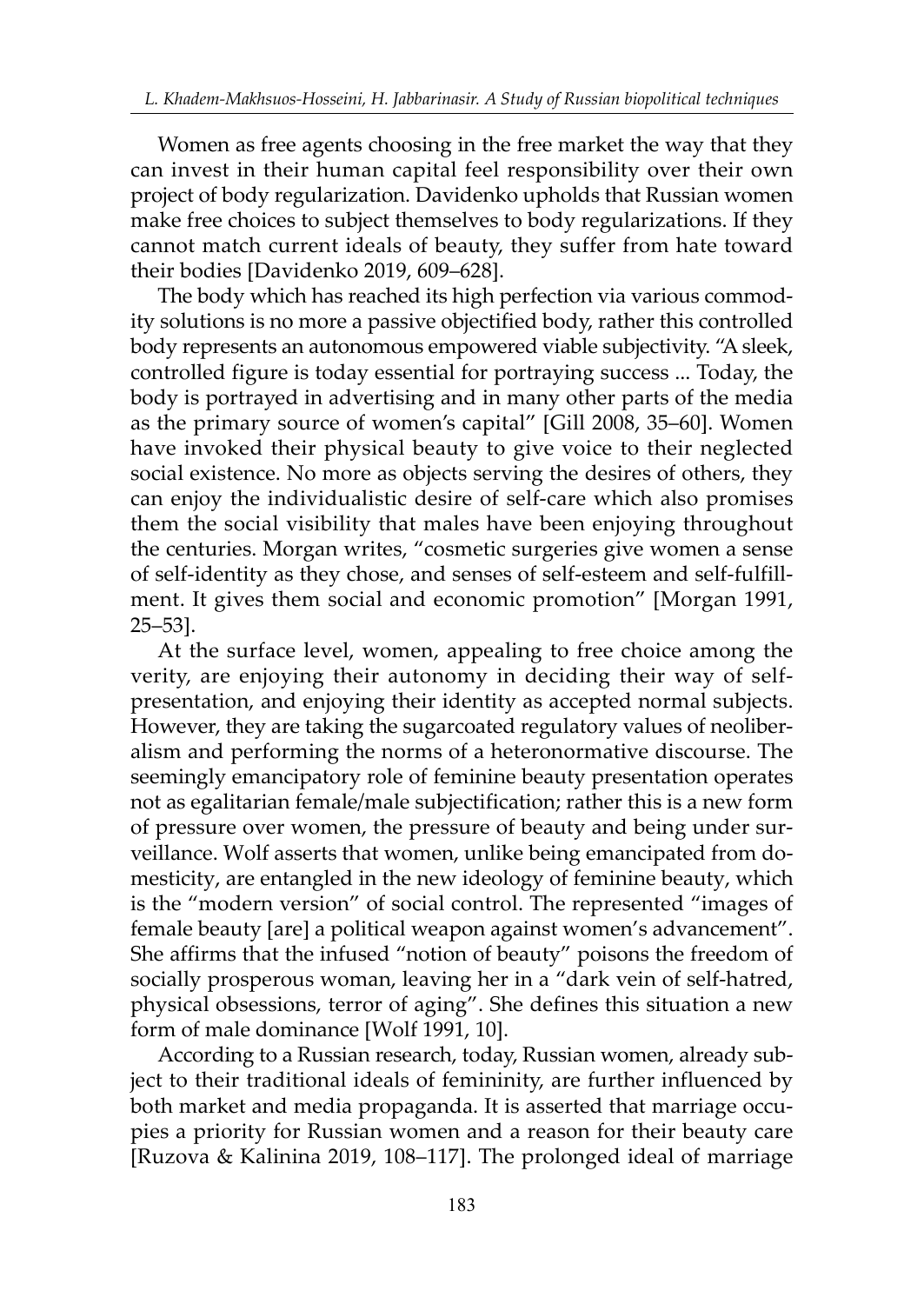proves effective biopolitical techniques in sustaining sex differences, constructing the truth of women's essential beauty and propelling them toward investing in their beauty care.

Marketization of beauty creates a sense of competition among individuals who desire to get access to beauty commodity in order to achieve self-satisfaction and social promotion. Discussing the unspoken rules of femininity, Davidenko acknowledges that Female beauty as a socially valued capital is converted to other types of resources such as "employment, business success or useful connections" [Davidenko 2014].

To be an approved woman, one needs to buy beauty. The more they pay, the more they feel satisfaction. Thus, beauty designating a social class inspires individuals to get more of that commodified beauty as they aspire to get other commodities to enjoy a higher social level and a better life condition. Manicured nails point to the social class signifying that self-care and self-beautification are vital for social and economic success.

The stereotype of a completely special Russian appearance, according to anthropological parameters, turns out to be a myth that is explicated in the language and culture of Russians. Most Russians believe that Russians with lighter eyes, fair skin and hair are distinct from Western Europeans [Shlyakhova 2015]. This beauty myth burdening Russian woman with more responsibility of beautification can enhance the visual superiority of Russian race.

Women's self-beautification is the biopolitical objective, which views beauty as an index of racial improvement. Biopolitics addressing women's body produces certain bodies as qualified. Conducting women to self-beautification contributes to the maintenance of the ideal of beauty of Russian population as a privilege of Russian race. The mentioned increased use of cosmetics and aesthetic surgeries verifies women's beauty concerns to correct any imperfection deviating from the valued standard of Russianness.

Women's quest for beauty is driven by various discourses, including marketing, to prove sex difference and the homogenous beauty of the Russian woman.

### Conclusion

The research surveyed Russian women's health and beauty care as conducted by Russian biopolitics. It established how and why women's beauty and health care is conducted by dominant discourses.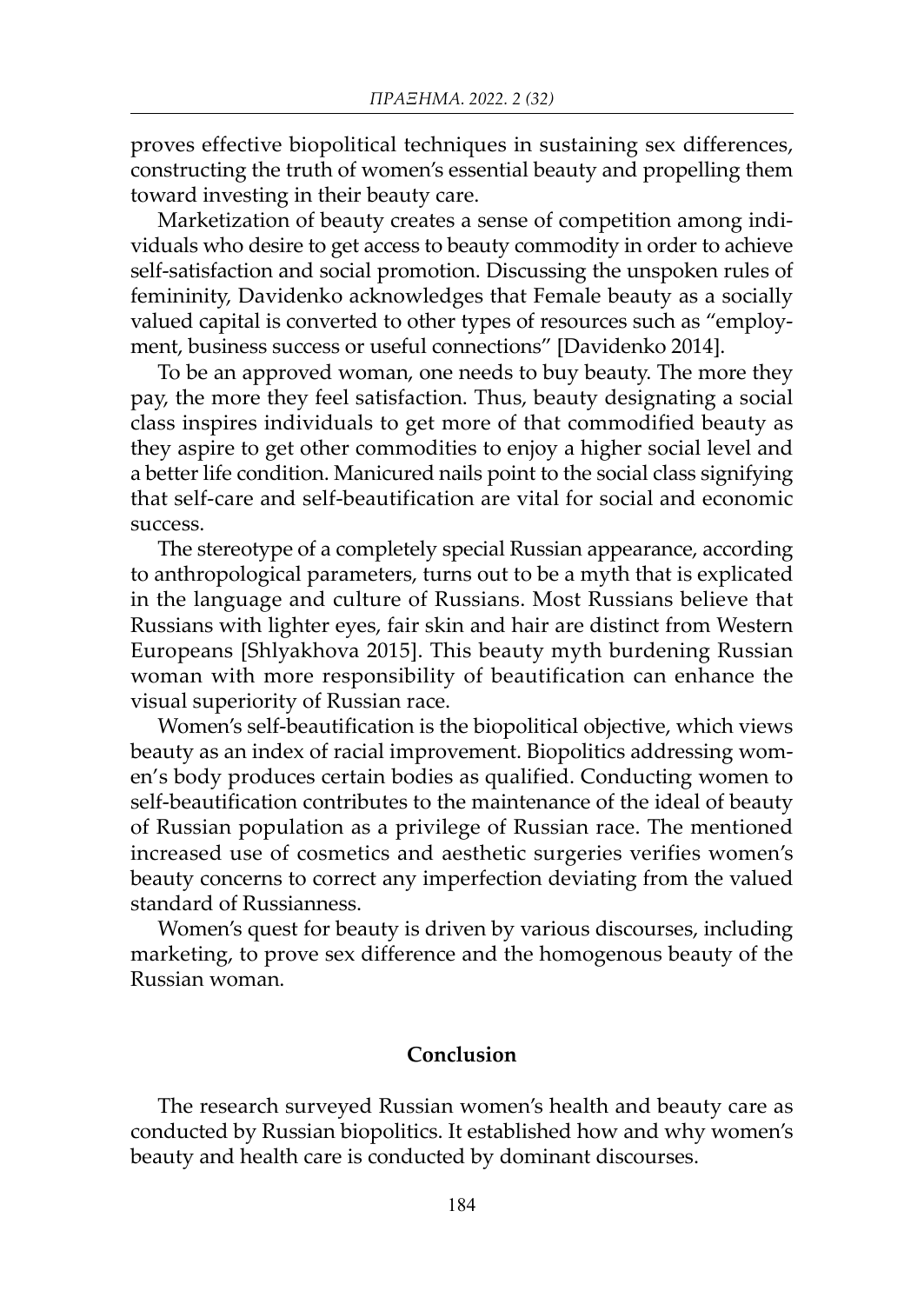A general outlook of the research gives a triangle of biopolitical rationality, neoliberal market, and women. Neoliberal market providing diversity of choices promulgates freedom of choice. At the same time, the marketization of health and beauty creates individualism and competence among women who desire to buy the commodified health and beauty. Furthermore, the advertising discourse of the market constitutes the knowledge about the normal viable subject. The idealized female body is depicted as fit, thin, healthy, attractive, socially successful, and a conqueror of men's heart.

Women as enterprising subjects consume health and beauty products, investing in their human capital to gain the body image that satisfies them. Body as the primary resource of capital for women promises them social visibility, individuality and acceptable subjectivity. Self-monitored subjects are conducted to be healthy and attractive or else they are abjected.

The biopolitical rationality of the state addresses health, longevity, and propagation of the population. It values female body as both the labor force and the producer of future Russian race. Conducting women toward a healthy diet and moderate drinking, the state enjoys a healthy labor force. On the other hand, naturalization of sex difference by highlighting the essentially fit and attractive female body promises heterosexuality and obviously propagation. Moreover, conducting women toward beauty care assures the maintenance of the myth of Russian women's stunning beauty. The beautified Russian woman's body can mirror the superiority of race.

Health and beauty cares defined as essential features of femininity highlight sex differences sustaining the traditional gender borders, heteronormativity, and accordingly heterosexuality. The reiteration of heteronormativity in all three sides of the mentioned triangle manifests that Russia invokes to sustain traditional heteronormativity as a technique for managing the critical demographic situation.

### REFERENCES

- Bobrova et al. 2010 Bobrova, N., West, R., Malyutina, D., Malyutina, S., & Bobak, M. (2010). Gender Differences in Drinking Practices in Middle Aged and Older Russians. *Oxford Journals Alcohol and Alcoholism*, 45 (6), 573–580.
- Brown 2006 Brown, W. (2006). American nightmare: Neoliberalism, neoconservatism and dedemocratization. *Political Theory*, 6, 690–714.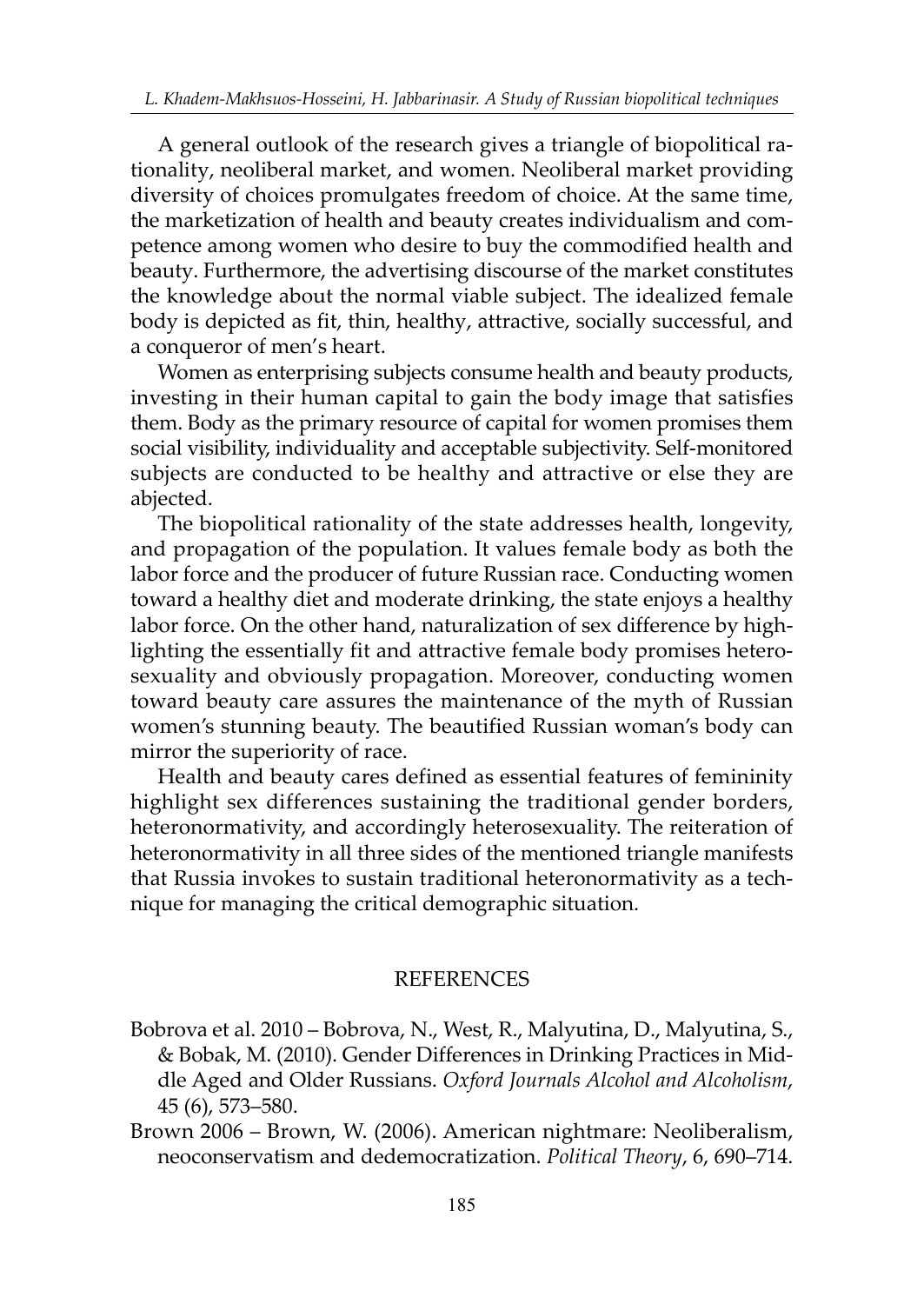- Brown & Baker 2013 Brown, B. J., & Baker, S. (2013). *Responsible citizens: Individuals, health and policy under neoliberalism*. Anthem Press.
- Cockerham 2012 Cockerham, W. C. (2012). The intersection of life expectancy and gender in a transitional state: The case of Russia. *Sociology of Health & Illness*, 34 (6), 943–957.
- Cvajner 2019 Cvajner, M. (2019). *Soviet signoras: Personal and collective transformations in Eastern European migration*. University of Chicago Press.
- Dana & Regina 2020 Dana, R. B., & Regina, N. P. (2020). Why are Russian women stunning? : General perspective on men deficiency in Russia and its Effect on female premarital investments. *International Journal of Scientific and Research Publications (IJSRP)*, 10 (2), 494–502.
- Danilova et al. 2020 Danilova, I., Shkolnikov, V. M., Andreev, E., & Leon, D. A. (2020). The changing relation between alcohol and life expectancy in Russia in 1965–2017. *Drug and Alcohol Review*, 39, 790–796.
- Davidenko 2014 Davidenko, M. (2014). *The capital of beauty at work: Russian women's negotiation of unspoken rules*. Report presented at TASA 2014 Conference. https://www.academia.edu/10885260/The\_ capital\_of\_beauty\_at\_work\_Russian\_womens\_negotiation\_of\_ unspoken\_rules
- Davidenko 2019 Davidenko, M. (2019). The ambiguities of self-governance: Russian middle-aged middle-class women's reflections on ageing. *Ageing & Society*, 39 (3), 609– 628.
- Dean 2009 Dean, J. (2009). *Democracy and other neoliberal fantasies: Communicative capitalism and left politics*. Duke University Press.
- Foucault 1978 Foucault, M. (1978). *History of sexuality* (vol. 1). Pantheon Books.
- Foucault 1995 Foucault, M. (1995). *Discipline and punish: The birth of the prison*. New York: Vintage Books.
- Foucault 2004 Foucault, M. (2004). *Society must be defended: Lectures at the Collège de France 1975–1976*. Trans. by David Macey. Penguin Books.
- Foucault 2007 Foucault, M. (2007). *Security, territory, population: Lectures at the Collège de France, 1977–78*. Edited by Michel Senellart. Translated by Graham Burchell. Palgrave Macmillan.
- Foucault, Davidson, & Burchell 2008 Foucault, M., Davidson, A., & Burchell, G. (2008). *The birth of biopolitics: Lectures at the Collège de France, 1978–1979*. Palgrave Macmillan UK.
- Gavrilova, Bessonova, & Smirnova 2015 Gavrilova, Yu. A., Bessonova, O. V., & Smirnova, N. A. (2015). Development of the concept of healthy eating in Russia: Problems and prospects. *Mezhdunarodnyy*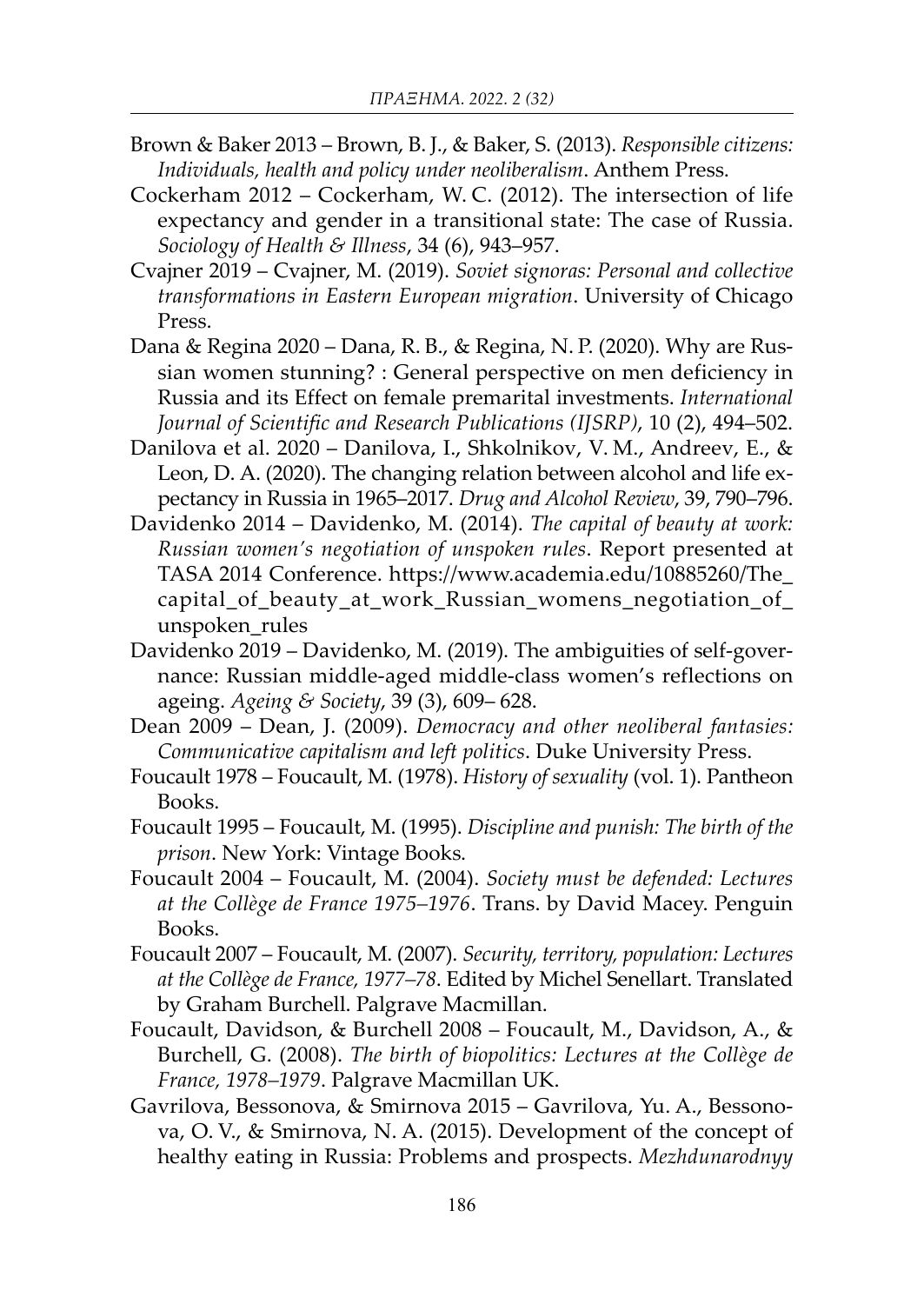*Zhurnal Eksperimental'nogo Obrazovaniya*, 2–3, 405–406. http://www. expeducation.ru/ru/article/view?id=6636 (In Russian).

- Gill 2008 Gill, R. (2008). Empowerment/sexism: Figuring female sexual agency in contemporary advertising. *Feminism & Psychology*, 18 (1), 35–60.
- Gill 2009 Gill, R. (2009). Supersexualise me! Advertising and the midriffs. In F. Attwood (Ed.), *Mainstreaming sex: The sexualisation of Western culture*. I. B. Tauris & Co. Ltd.
- Grigorieva & Chubarova 2020 Grigorieva, N. S., & Chubarova, T. V. (2020). Health promotion in the context of behavioral economics: Gender aspect. *Narodonaselenie*, 23 (2), 112–124. (In Russian).
- Hofmann 2010 Hofmann, S. (2010). Corporeal entrepreneurialism and neoliberal agency in the sex trade at the US-Mexican border. *Women's Studies Quarterly*, 38 (3/4), 233–256.
- Jakob & Sven-Olov 2013 Jakob, N., & Sven-Olov, W. (2013). *Foucault, biopolitics, and governmentality*. Sodertorn Philosophical Studies.
- Keyzik 2015 Keyzik, A. S. (2015). Managing the image of an "ideal woman" in cosmetic advertising discourse. *Paradigmata Poznani*, 4, 169–171. (In Russian).
- Kochubey 2019 Kochubey, V. V. (2019). The demand among Russian Women in plastic aesthetic surgery. *Moscow Surgical Journal*, 3, 77–80. (In Russian.)
- Kolosnitsyna & Dubynina 2019 Kolosnitsyna, M. G., & Dubynina, A. I. (2019). Anti-alcohol policy in modern Russia: Directions of development and support of the population. *Zhurnal Novoy Ekonomicheskoy Assotsiatsii*, 2 (42), 94–120. (In Russian).

Konstantinovskaia 2020 – Konstantinovskaia, N. (2020). *The language of feminine beauty in Russian and Japanese Societies*. Palgrave Macmillan.

- Kontsevaya et al. 2020 Kontsevaya, A., et al. (2020). The extent and nature of television food advertising to children and adolescents in the Russian Federation. *Public Health Nutrition*, 23 (11), 1868–1876. https://www.cambridge.org/core/journals/public-health-nutrition/ article/extent-and-nature-of-television-food-advertising-to-childrenand-adolescents-in-the-russian-federation/3E35A68BC37367CA4D2C AADFCD1BCB81
- Kunle 2018 Kunle, M. (2018, July 19). Fashion for health. *Vedomosti*. https://www.vedomosti.ru/partner/articles/2018/07/19/775921-modazdorove (In Russian).
- Kuznetsova 2020 Kuznetsova, P. O. (2020). Alcohol mortality in Russia: Assessment with representative survey data. *Population and Economics*, 4 (3), 75–95.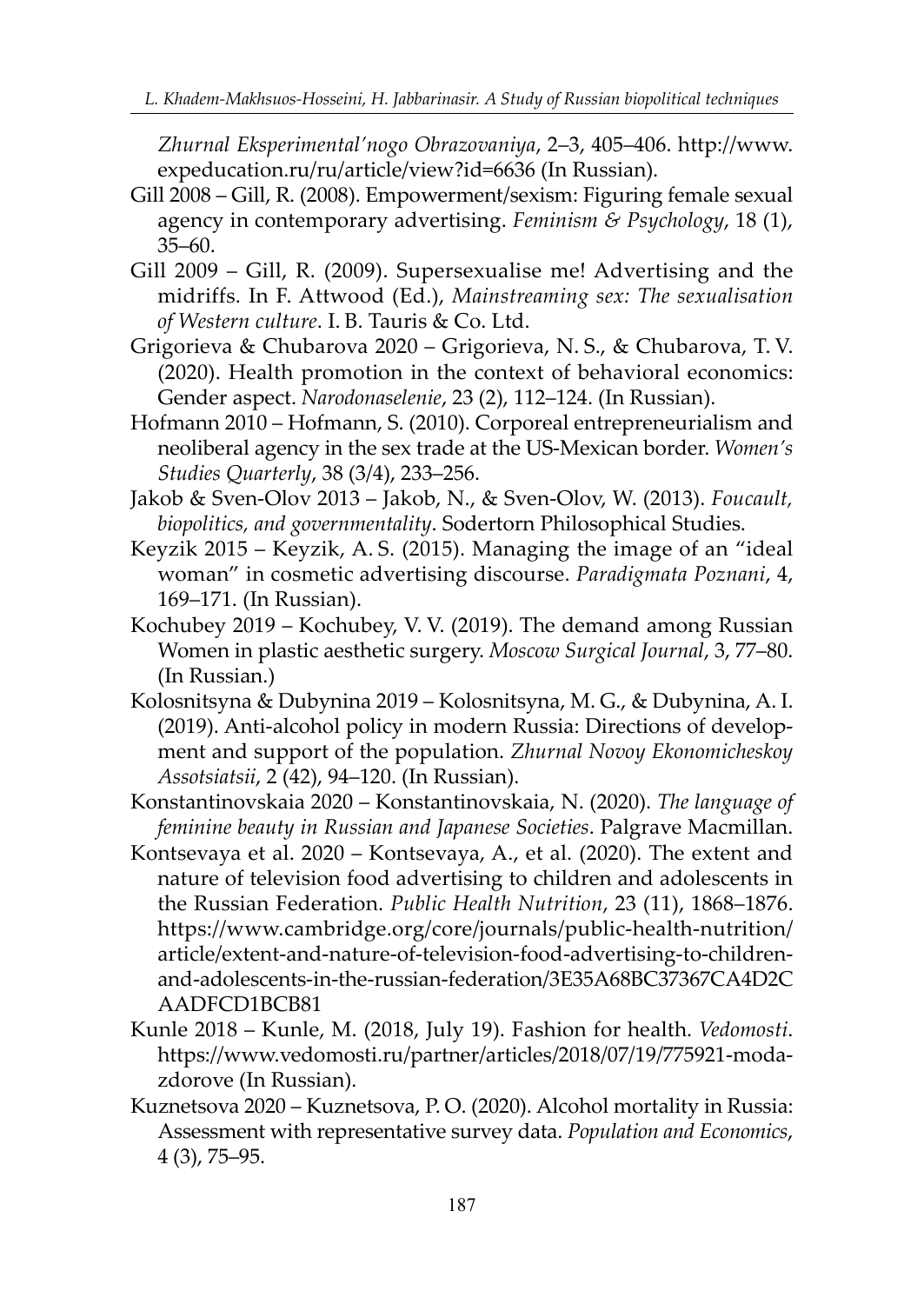- Lemke 2004 Lemke, T. (2004). "Marx without Quotation-Marks": Foucault, Governability, and the Critique of Neoliberalism: Translated from English by Marc Chemali. *Actuel Marx*, 36, 13–26. https:// doi.org/10.3917/amx.036.0013
- Loktev 2017 Loktev, K. (2017, August 14). *Healthy eating trend: Which strategy to choose for the manufacturer*. Nielsen Russia. https://www. nielsen.com/ru/ru/insights/article/2017/health-revolution-whatstrategies-should-producers-choose/ (In Russian).
- Long 2018 Long, R. (2018). Sexual subjectivities within neoliberalism: Can queer and crip engagements offer an alternative praxis? *Journal of International Women's Studies*, 19 (1), 78–93.
- Minagawa 2011 Minagawa, Y. (2011, April 1). *Gender differences in drinking behavior: An analysis of a major cause of the mortality crisis in contemporary Russia* (pp. 1–27). https://paa2011.princeton.edu/papers/111521
- Mirowski 2013 Mirowski, P. (2013). *Never let a serious crisis go to waste: How neoliberalism survived the financial meltdown*. Verso.
- Morgan 1991 Morgan, K. P. (1991). Women and the knife: Cosmetic surgery and the colonization of women›s bodies. *Hypatia*, 6 (3), 25–53.
- Nemtsov 2012 Nemtsov, A. (2012). A contemporary history of alcohol in Russia. *Alcohol and Alcoholism*, 47 (3).
- Nesvetailova 2005 Nesvetailova, A. (2005). Globalization and post-Soviet capitalism: Internalizing neoliberalism in Russia. In A. Soederberg, G. Menz, & P. G. Cerny (Eds.), *Internalizing globalization. International Political Economy Series*. Palgrave Macmillan.
- Porteous 2018 Porteous, H. (2018). A woman isn't a woman when she's not concerned about the way she looks': Beauty labour and femininity in post-Soviet Russia. In M. Ilic (Ed.), *The Palgrave handbook of women and gender in twentieth-century Russia and the Soviet Union*. Palgrave Macmillan UK.
- Proshina & Ustinova 2019 Proshina, Z. & Ustinova, I. (2019). Resistance to and gain in the world Englishes paradigm. Im Z. Proshina, & A. Eddy (Eds.), *Russian English history, functions, and features*. Cambridge UP.
- Ruzova & Kalinina 2019 Ruzova, L. A., & Kalinina, D. S. (2019). The problem of homosexuality in the aspect of social relations. *Sovremennye Issledovaniya Sotsial'nykh Problem*, 11 (1–3), 108–117. (In Russian).
- Shlyakhova 2015 Shlyakhova, S. S. (2015). Russian beauty three hundred years later: Ethnic auto and heterostereotypes in advertising. Part II. Heterostereotypes. *Mediaskop – Mediascope*, 4. http://www. mediascope.ru/1944 (In Russian).